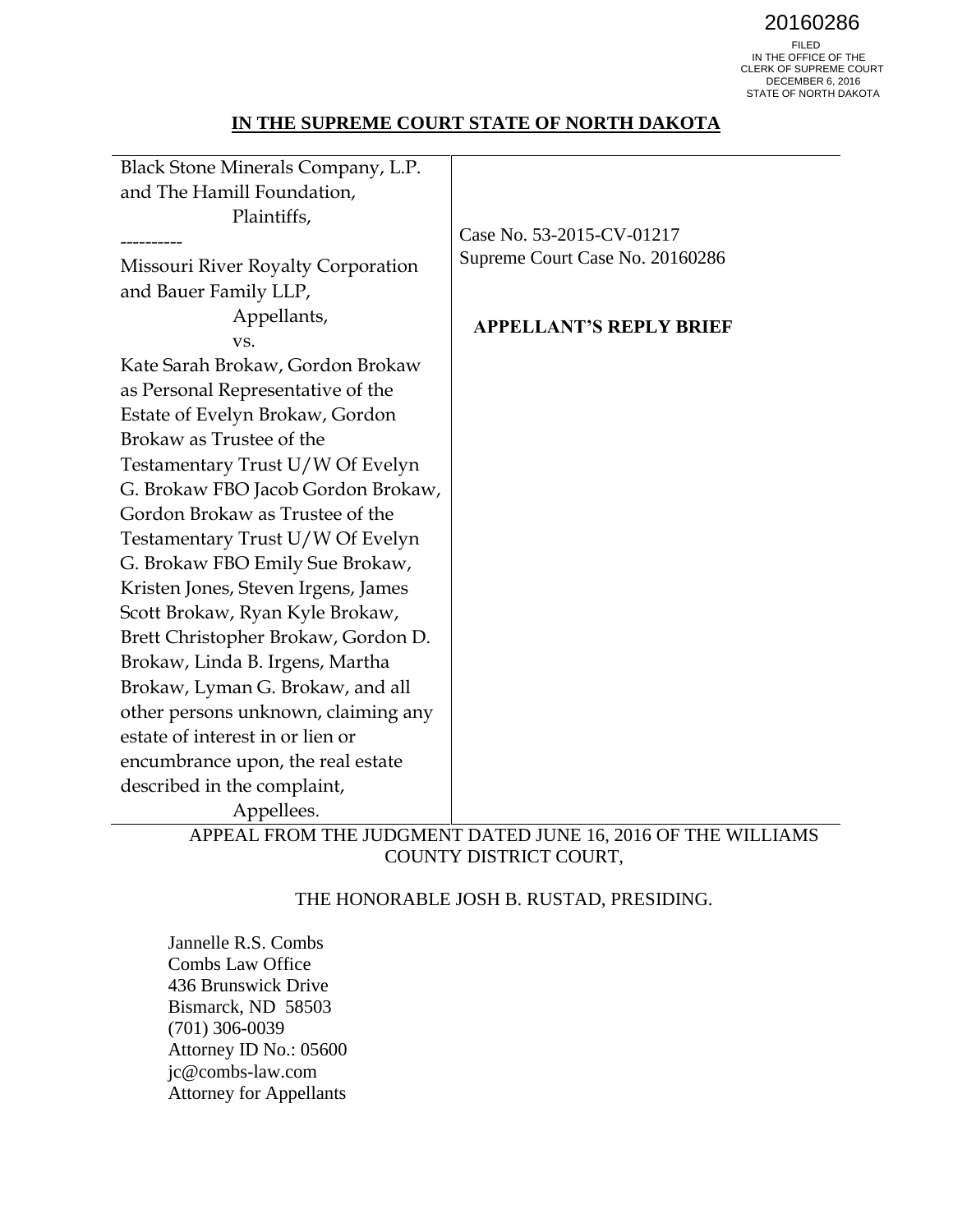# **TABLE OF CONTENTS**

| iii. |  |
|------|--|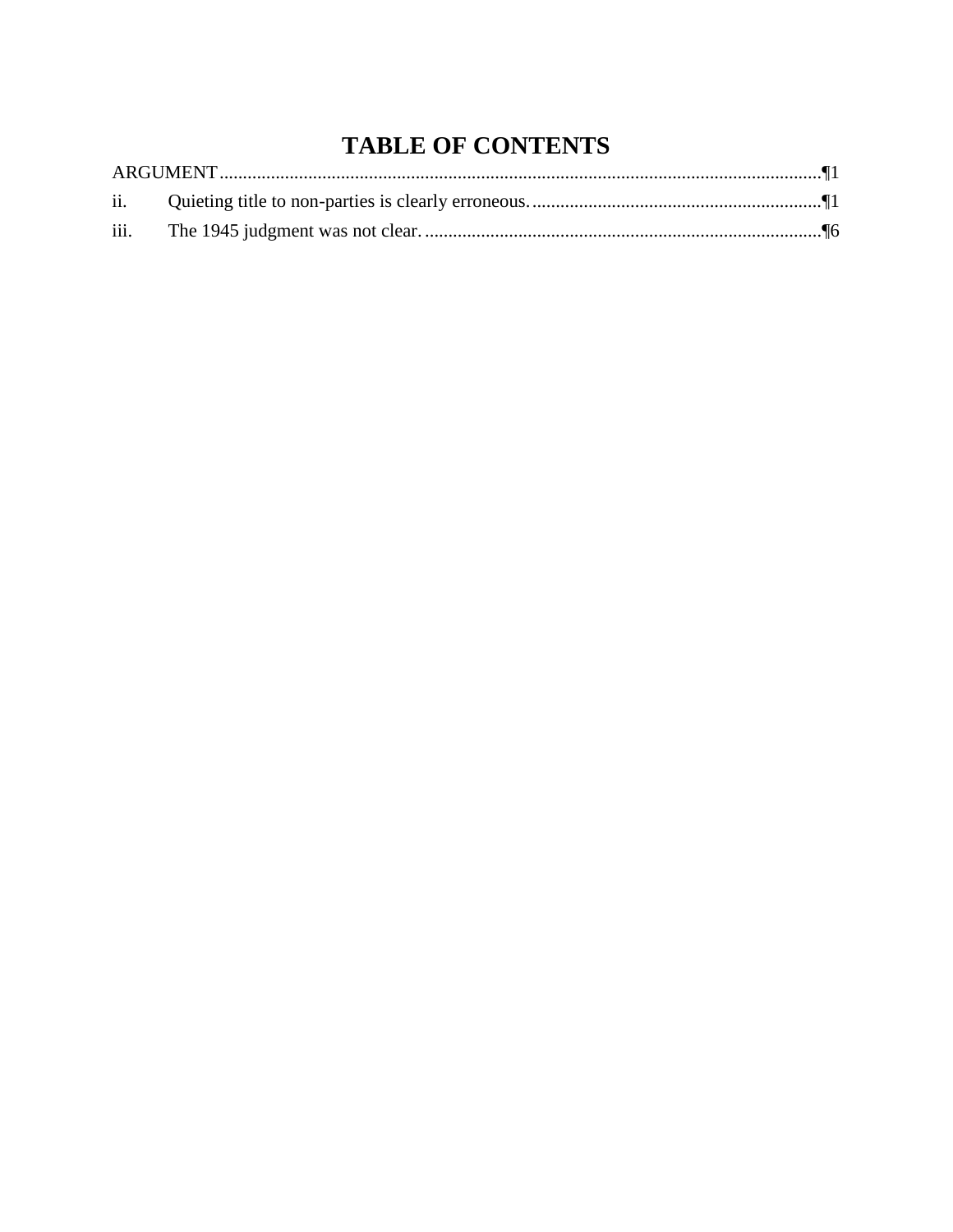## **TABLE OF AUTHORITIES**

| <b>Statutes</b>          |
|--------------------------|
|                          |
|                          |
|                          |
|                          |
|                          |
|                          |
|                          |
|                          |
| <b>Other Authorities</b> |
|                          |
|                          |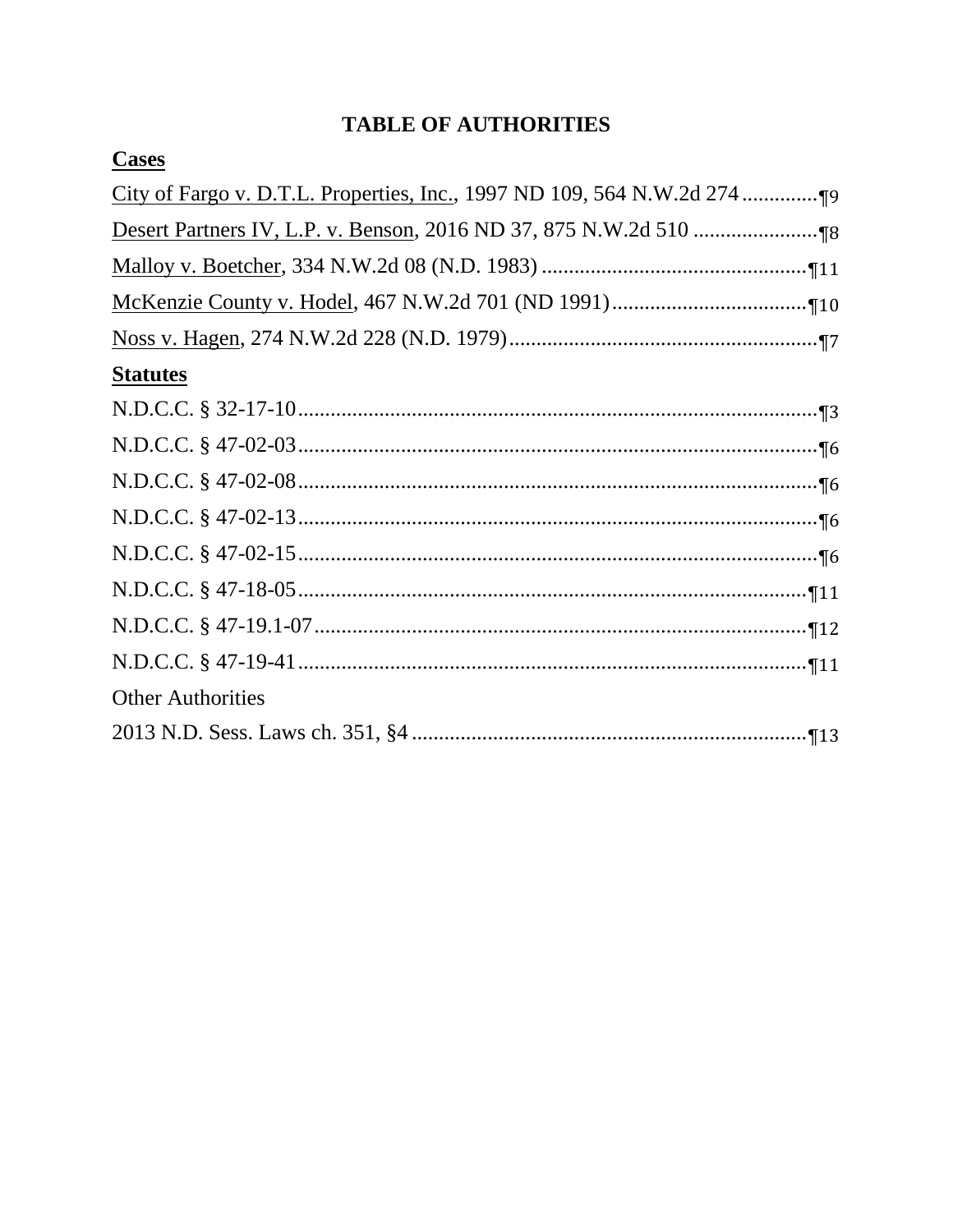## **ARGUMENT**

A. Quieting title to non-parties is clearly erroneous.

¶1. The Plaintiffs agreed that if Lyman G. Brokaw was adjudged to only own one-half of the minerals at the time of the 1958 deed to North American Royalties Inc. then the Hamill Foundation would be the only entity with an interest. In the transcript of hearing, as was a recapitulation of the brief filed with the trial court, the undersigned counsel stated:

> "If we were to take Defendant's [sic] point of view that the chain of title indicates that Lyman only gave North American half interest. [sic] Their interest would have been exhausted with Exhibit K to Hamill for one-half. Then one-fourth would have been an over-conveyance to Hill and then, of course, that other one-fourth that ended up with Black Stone would have been a further over-conveyance." (Tr. Page 14, lines 6-12).

¶2. Any allegation against the savvy Plaintiff mineral owners' abilities or their attorney's ethics is entirely without merit in regards to the ownership between the four plaintiffs. (Appellee's Brief ¶29, 32). Any allegation that the distribution of the Plaintiff's share was never mentioned until this appeal is also clearly not true,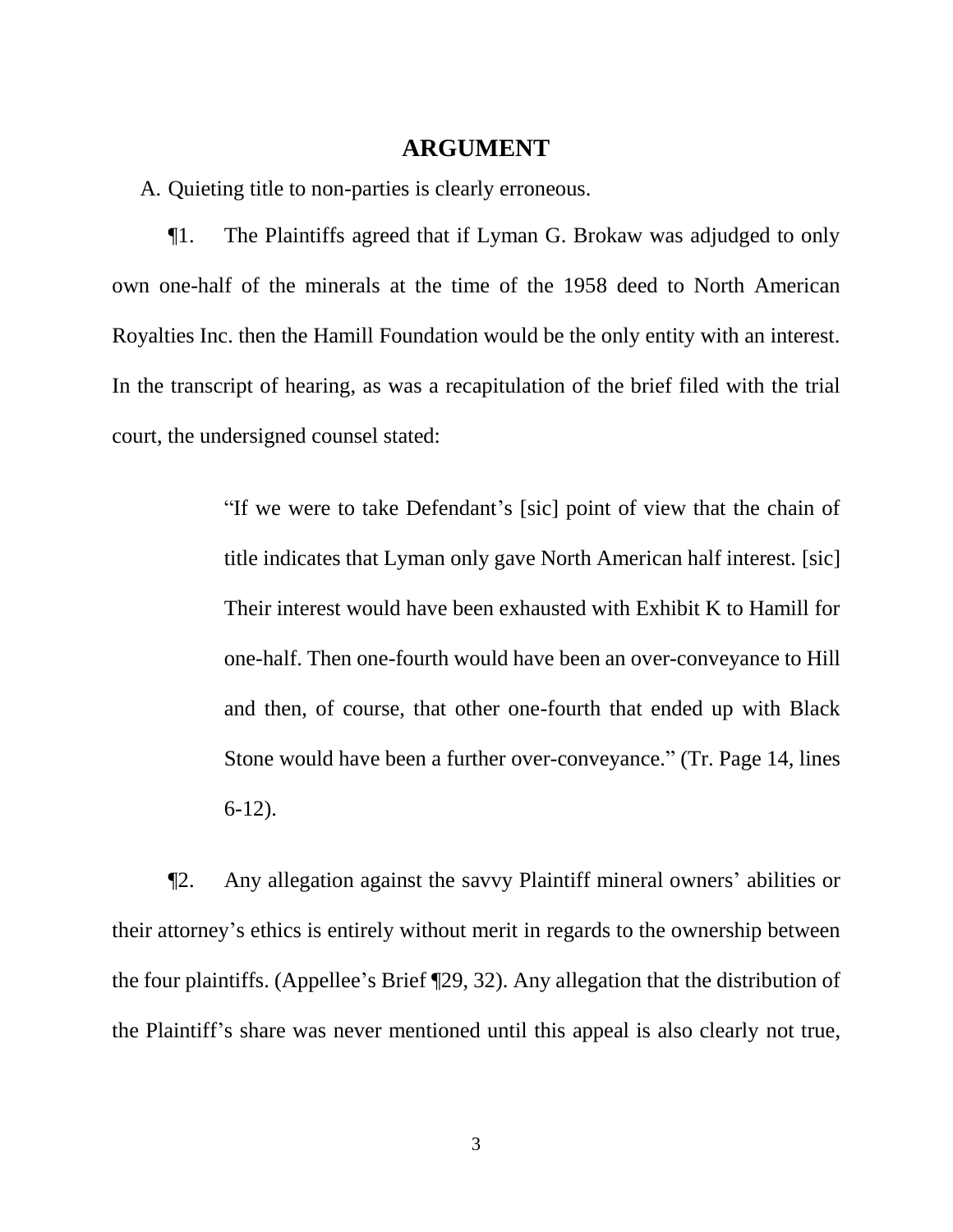and that no argument was made at summary judgment regarding the ownership if the Brokaws succeeded is patently false as per the transcript.

¶3. The action brought the entire mineral estate before the trial court to adjudge the ownership of all the minerals amongst the parties to the action. N.D.C.C. § 32-17-10. That was simply not done. The Motion to Correct Judgment was denied and is not part of this appeal.

¶4. Below is a capitulation of the deeds after the 1945 judgment as affected minerals, with the ownership amounts bolded where the interest is something other than all of Grantor's interest. (App. 23, 39-58). This chain shows precise descriptions and that the task of determining the exact interest is not arduous:

| Deed date:     | Grantor:              | Grantee:                 | Conveyancing language:    |
|----------------|-----------------------|--------------------------|---------------------------|
| June 23, 1958  | Lyman G. Brokaw       | North                    | "undivided full interest" |
|                |                       | American                 |                           |
|                |                       | Royalties Inc.           |                           |
| July 22, 1958  | North<br>American     | Claud<br><b>B.</b>       | "undivided 1/2 interest." |
|                | Royalties Inc.        | Hamill                   |                           |
| 14,<br>August  | North<br>American     | Louis W. Hill,           | "undivided one-fourth     |
| 1959           | Royalties Inc.        | Jr.                      | $(1/4th)$ interest"       |
| May 5, 1977    | American<br>North     | The Wiser Oil            | "all of its right"        |
|                | Royalties Inc.        | Company                  |                           |
| 15,<br>January | Louis W. Hill, Jr.    | $\mathbf{C}$ .<br>Arthur | "undivided"               |
| 1979           |                       | Bauer                    | 10/160thsintention of     |
|                |                       |                          | the grantor to convey 10  |
|                |                       |                          | net mineral acres"        |
| May 20, 1997   | Personal              | Hill                     | "all of decedent's"       |
|                | Representative of the | Hydrocarbons,            |                           |
|                | Estate of Louis W.    | Inc. and JMH             |                           |
|                | Hill, Jr.             | Oil, Inc.                |                           |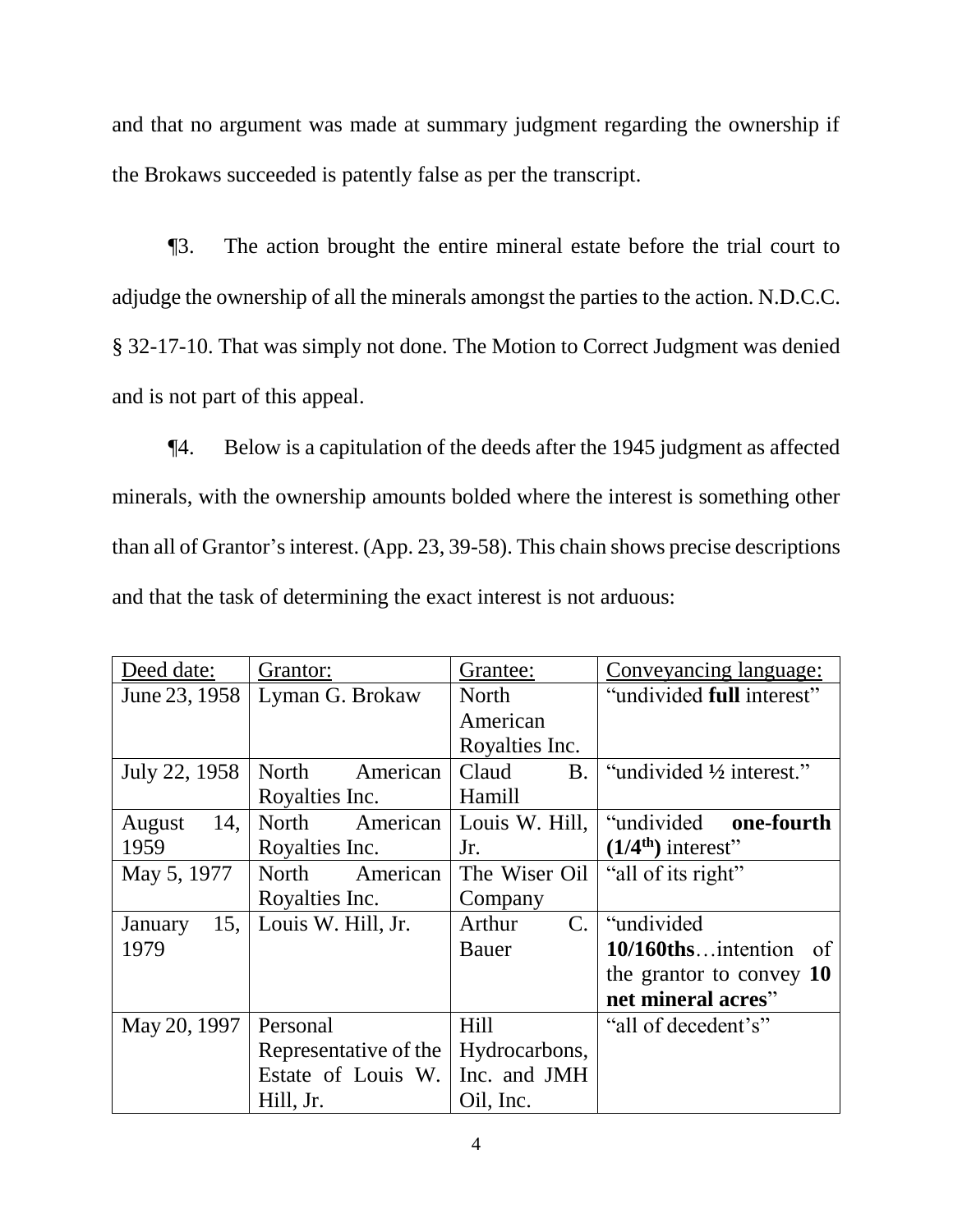| March   | 1.  | Hydrocarbons, Missouri<br>Hill  |                       | "all of Grantor's"          |
|---------|-----|---------------------------------|-----------------------|-----------------------------|
| 2002    |     | Inc. and JMH Oil, River Royalty |                       |                             |
|         |     | Inc.                            | Corporation           |                             |
| January | 1,  | Wiser<br>Oil<br>The             | Prince                | "all other right, title and |
| 2001    |     | Company                         | Minerals, Ltd.        | interest of Grantor"        |
|         |     |                                 | Prince<br>and         |                             |
|         |     |                                 | Minerals<br>П.        |                             |
|         |     |                                 | Ltd.                  |                             |
| January | 1.  | Prince Minerals, Ltd.           | <b>Black</b><br>Stone | mineral<br>"all             |
| 2001    |     | and Prince Minerals             | Minerals              | interestowned<br>by         |
|         |     | II, Ltd.                        | Company,              | Seller"                     |
|         |     |                                 | L.P.                  |                             |
| March   | 16, | Arthur<br><b>Charles</b>        | Bauer Family          | "all of the interests of    |
| 2005    |     | Bauer, Jr. and others           | L.L.P.                | Bauer and Goetz"            |

¶5. No argument is clear as to why North American Royalties, Inc., Claud B. Hamill, Louis W. Hill, Jr., The Wiser Oil Company, Arthur C. Bauer, Hill Hydrocarbons, Inc., JMH Oil, Inc., Prince Minerals I, Ltd, and Prince Minerals II, Ltd. now have an interest in one-half of the minerals when none of them were parties to the action. All those entities plus the four original Plaintiffs are "North American Royalties Inc. and Successors in interest (Plaintiffs)." (App. at 76). Just like Martha Brokaw, parties in a quiet title judgment are added on this property who should not be there.

## B. The 1945 judgment was not clear.

¶6. The argument that Lyman and Martha Brokaw owned as tenants in common because of N.D.C.C. § 47-02-08 fails to provide a link between the facts and the statute. That Chapter of the Century Code provides for all classifications of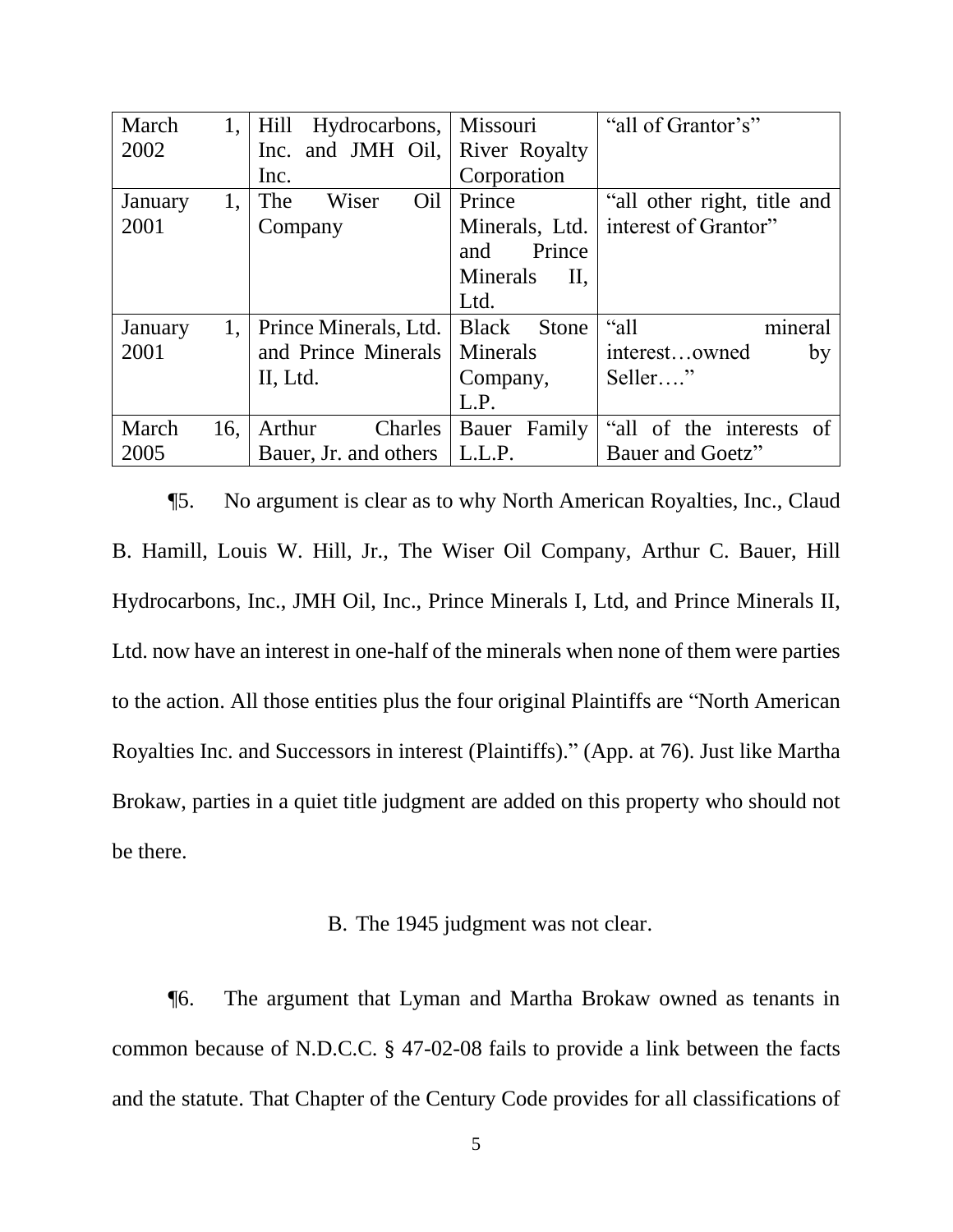ownership including qualified, limited, future estates and others. N.D.C.C. § 47-02- 03, 47-02-13, 47-02-15. The tenants in common statute does not say that without definition otherwise, an interest is held as tenants in common of the entire surface and mineral interest. Missouri River Group does not contend that Lyman and Martha owned as joint tenants. It is irrelevant how they owned their interest between each other in regards to this case, but what the interest each one owned is the issue.

¶7. If the argument that all interest not listed as joint tenants creates ownership equally in all of the surface and minerals, then a life estate in mineral ownership would create a tenants in common ownership in the surface. There are many sticks in the bundle of real property interests. Noss V. Hagen, 274 N.W.2d 228, 235 (N.D. 1979) (Pederson, J., concurring). In fact Martha's ownership could be as vague as the judgement in this matter that quiets title in "North American Royalties, Inc. and successors in interest." (App. At 76). The issue isn't how title was held between the Brokaws but to what type of interest stick each one owned.

¶8. A lack of evidence regarding Martha Brokaw owning a homestead or other interest in the property does not default to presume she owned one-half of the surface and minerals. If the trial court felt that the record was bare, then the matter is more appropriate for a trial on stipulated facts in order to make inferences drawn from the documents of record instead of summary judgment. Desert Partners IV, L.P. v. Benson, 2016 ND 37, ¶10, 875 N.W.2d 510. In this case, the inferences drawn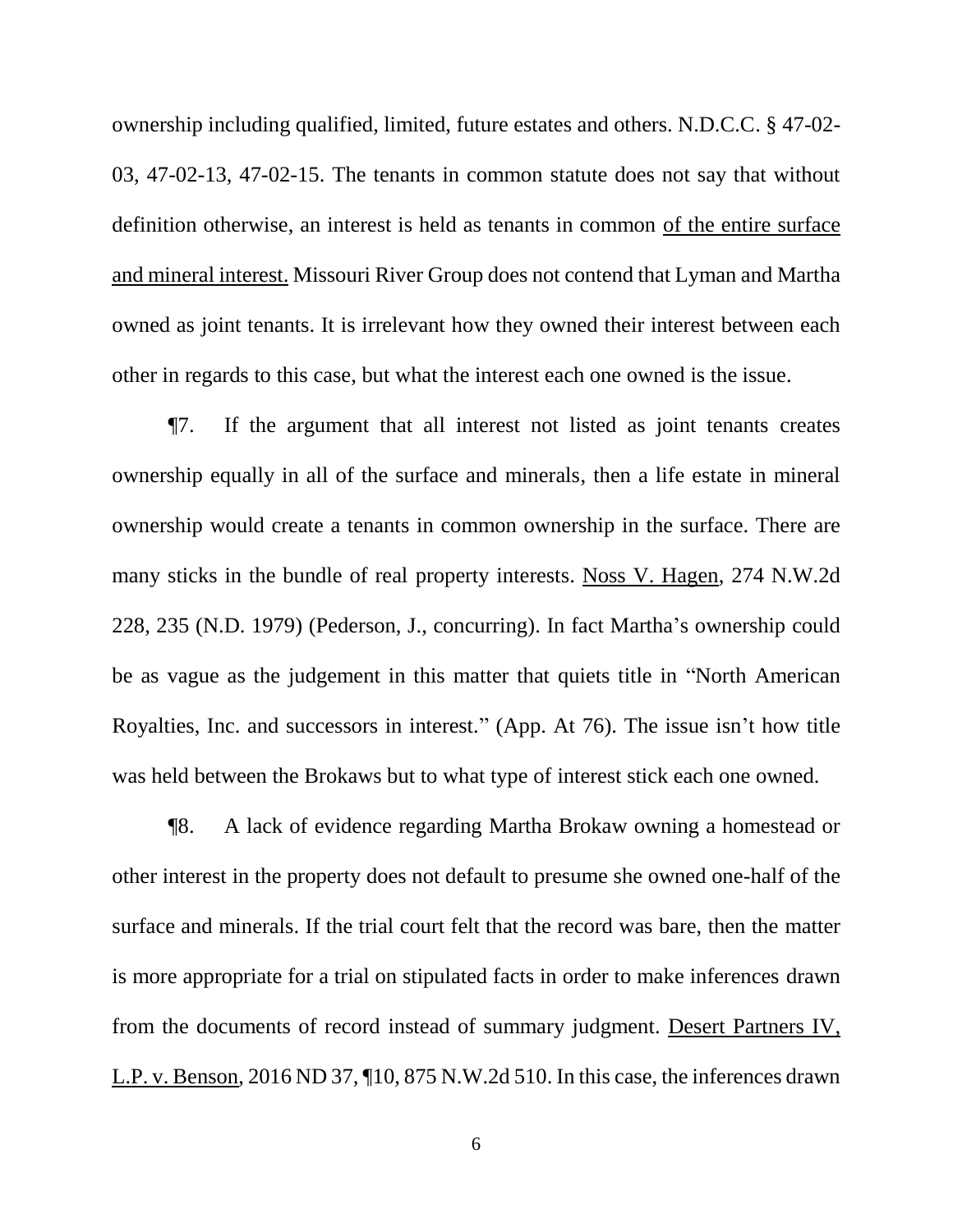from the failure to include the minerals in ownership and other documents in title show that no other inference can be drawn from the documents presented to the trial court than whatever interest Martha Brokaw had, it was not minerals.

¶9. Appellees also claim that the present case has nothing in common with caselaw regarding the parol evidence rule. However, while conceding that such an application of the parol evidence rule to a court judgment is novel, the use of it in a circumstances similar to this case is instructive. City of Fargo v. D.T.L. Properties, Inc., 1997 ND 109, 564 N.W.2d 274. In this case, the inclusion of Martha, like the inclusion of extra lots in a deed, to Jordahl was in error when you review the entire chain of title. Id at ¶17.

¶10. Appellees contend that the inclusion in the judgment to Martha Brokaw, who was a stranger to title at that point, is only like one case. In the McKenzie County v. Hodel case, there was a written stipulation outside of title documents. 467 N.W.2d 701 (ND 1991). The certified question in that case involved whether a state court could, in lieu of directing a conveyance, use a judgment to divest a party of title and vest it in others. The reason this case is not instructive is there is no proof of what interest the court intend to divest of Lyman Brokaw and vest into Martha Brokaw. In Hodel there were condemnation documents and stipulations detailing what interest was divested and what was granted. Id. We do not have documents evidencing what was transferred in the case at bar. All we have is a judgment that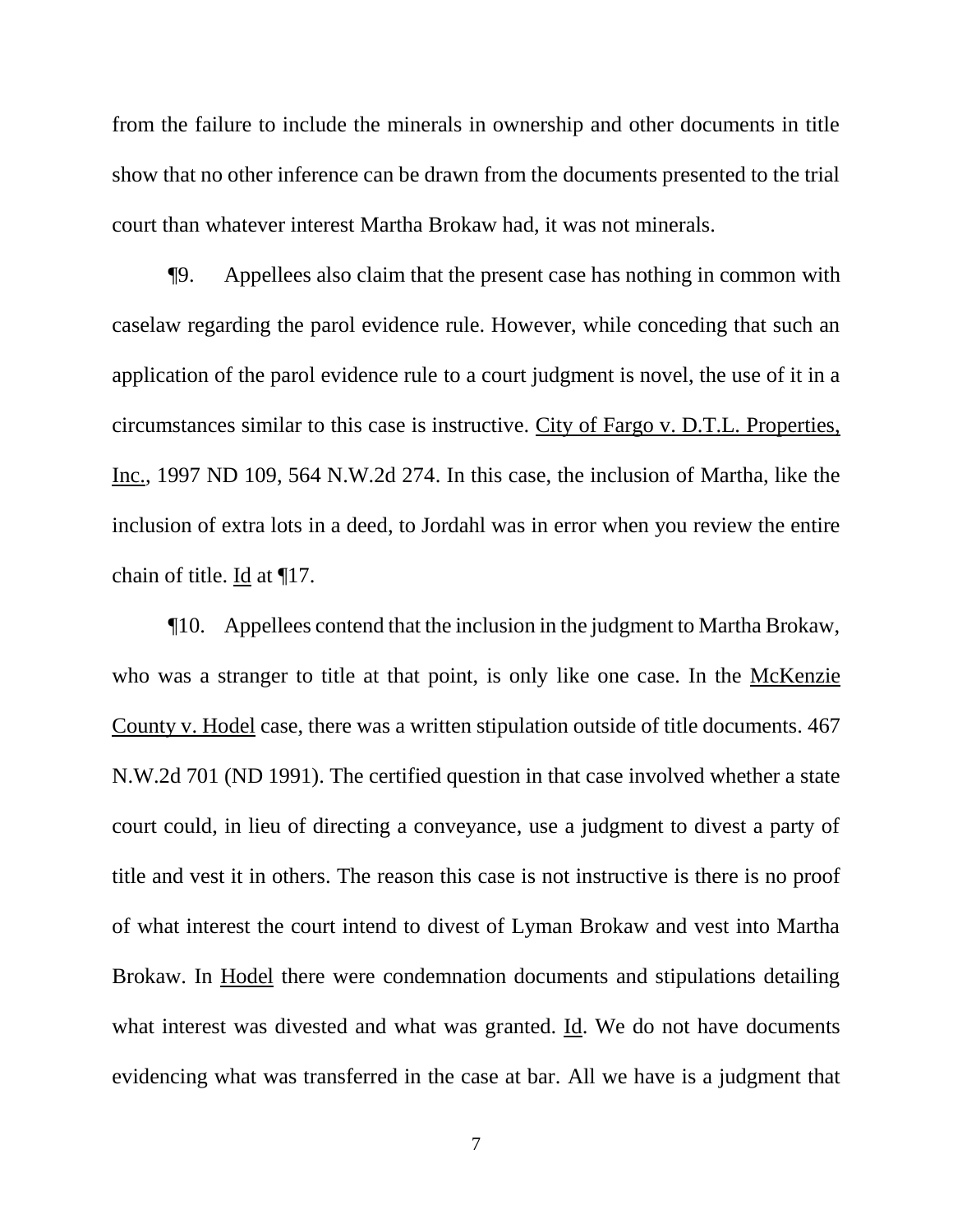says Lyman Brokaw with his wife Martha own the property. The issue is in this case is beyond that step. The question involves what interest, if any, did Martha Brokaw obtain in a court judgment in 1945 when her husband owned title of record and her inclusion in the court judgment was as "Martha Brokaw, his wife." That is why the Malloy case is instructive. Malloy V. Boetcher, 334 N.W.2d 08 (N.D. 1983). The 1945 judgment in this case is not a reservation or exception. In this case, there is no conveyance, no exception, no reservation and absolutely no deed of record transferring an interest from Lyman Brokaw to Martha Brokaw.

¶11. A judgment can transfer an interest, even without compliance with the conveyancing statutes. Just as the judgment on appeal at present vested title back to North American Royalty Corporation and others not in title. When those joining as a stranger in title appear, the legislature has provided title examiners with law to review that effect. N.D.C.C. § 47-19-41. The good faith test is used to determine if an examiner should believe that a stranger joining with the record title holder should require further inquiry. One exception in examination is if the inclusion could be explained by the homestead exemption. N.D.C.C. § 47-18-05. The actions of treating this property solely as a surface interest by the Dale Brokaw 2001 death certificate filed to sever joint tenancy and only claiming surface show the intent of the parties. (App. at 29). Whatever interest Martha had in the 1945 judgment, it did not include minerals.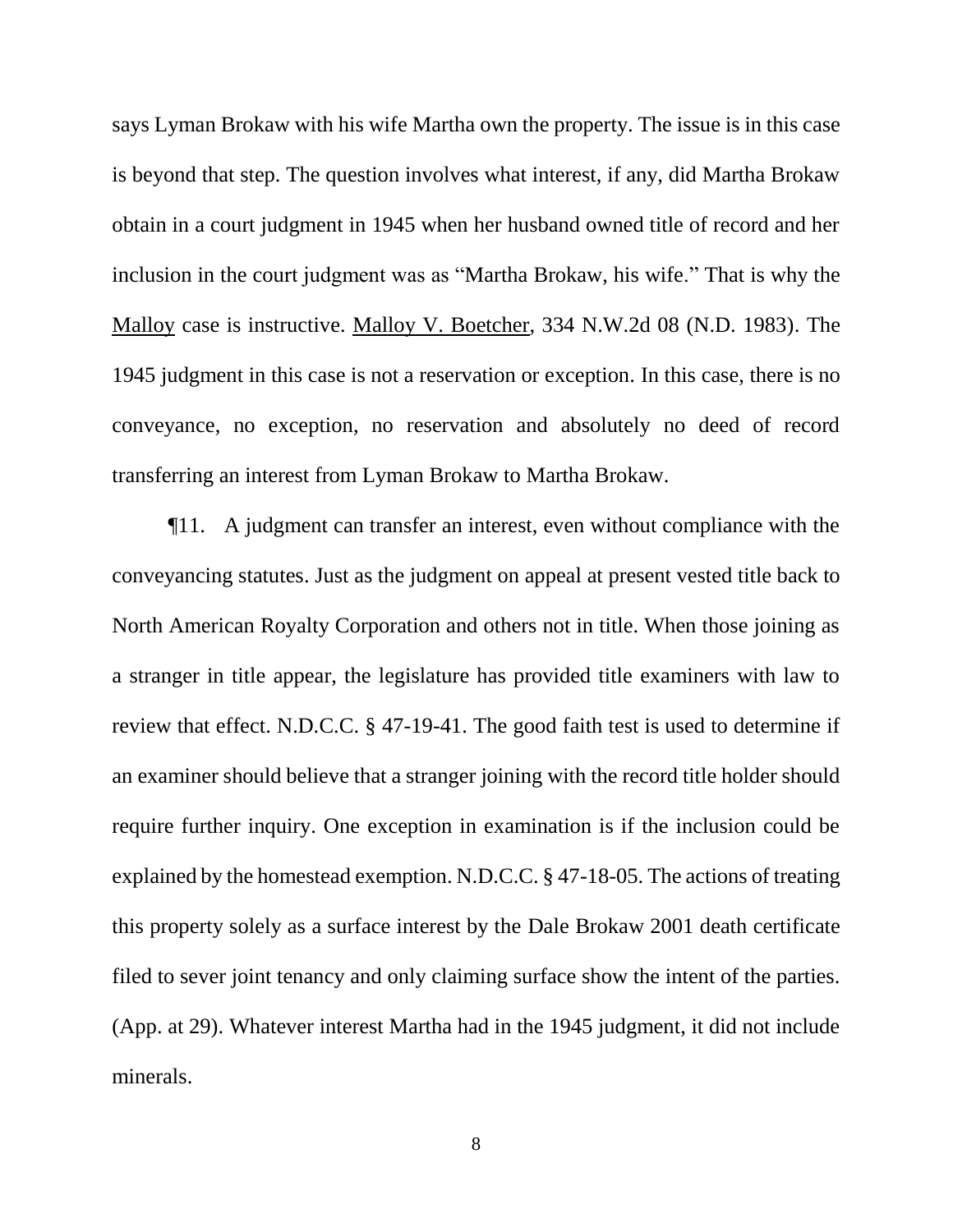¶12. The definition of possession has changed so must the caselaw that requires that surface owners must review their title. The only interest the Brokaws claim in title until 2015 is surface related. (App. at 24-30). The surface warranty deeds do not contain exceptions, reservations or grants of minerals until oil started to be developed. The death certificate of Dale Brokaw where only a surface interest is claimed is also evidence of what interest the Brokaws claimed. (App. At 28). The legislature has now made the judiciary job of settling quiet titles of minerals more difficult by amending N.D.C.C. § 47-19.1-07. In this case, record title provided all the evidence and inferences needs that the Brokaw never claimed Martha Brokaw got a one-half interest in the minerals in the 1945 judgment.

¶13. Because the change of the definition of possession occurred recently there is no case law in how we interest what is actual, visible, continuous, notorious, distinct and hostile that conforms to the definition made by the 2013 session. 2013 N.D. Sess. Laws ch. 351, §4. But the facts in this case are unlike most in mineral title in North Dakota. Here parties conveyed specific ownership, instead of a grant of all or one-half of the grantor's interest. The judiciary will need to review title chains much more closely now with the definition. The Plaintiffs don't claim they are showing possession merely by leasing, but that is one of many documents of record that show possession including the deeds which preclude by their face the claim that Martha Brokaw thought she owned one-half of the minerals.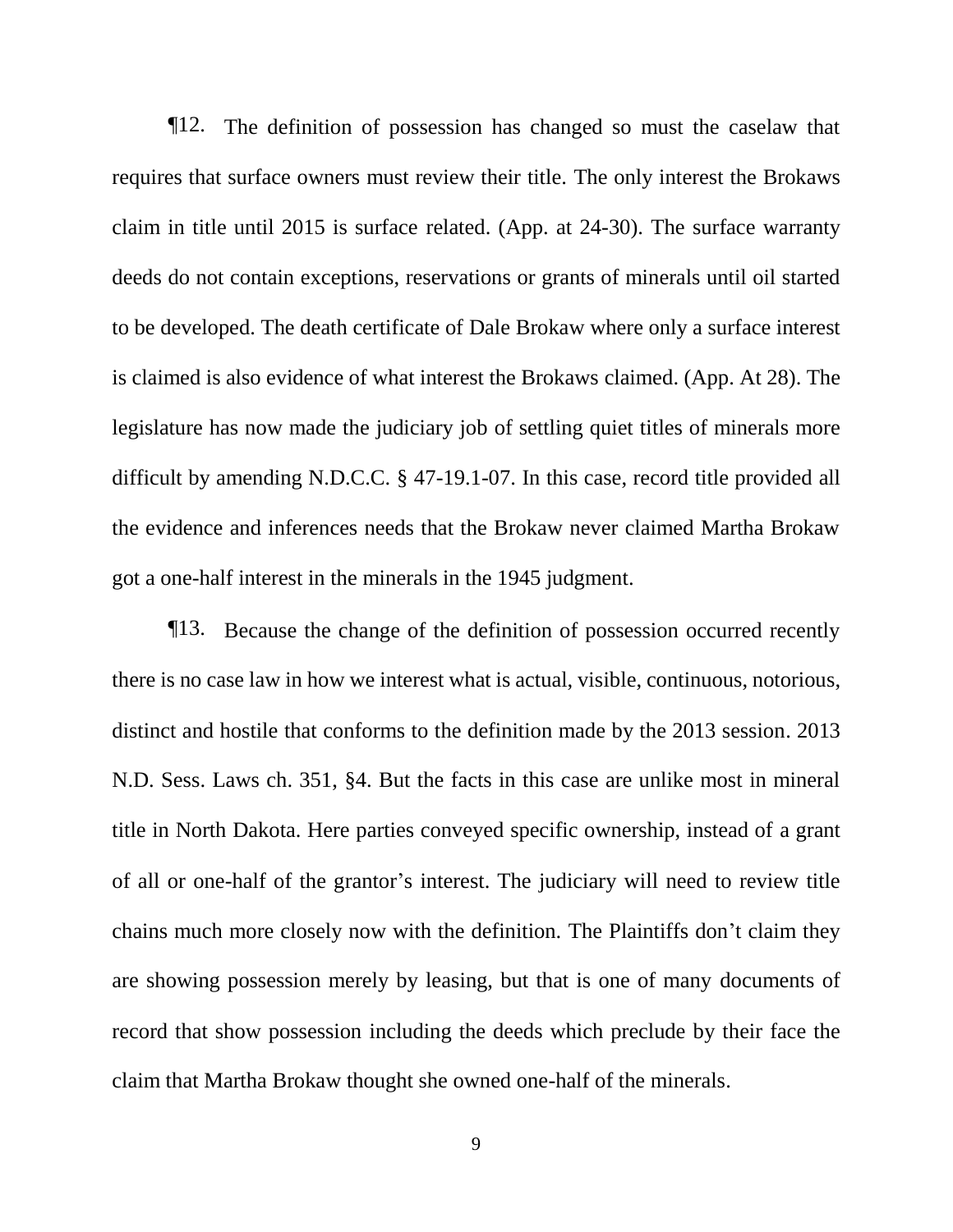¶14. The claim that the trial court failed to provide findings of fact that any documents proffered by the Plaintiffs were valid is marginally correct. There is an entirely vacant amount of fact finding in the Order Granting Defendants' Motion for Summary Judgment and Denying Plaintiffs' Cross-Motion for Summary Judgment. (App. At 70). In fact, none of the arguments proffered to the lower court by the Plaintiffs are even analyzed, just found to be without merit. As such, this Court can fully review and decide the case substantively.

Dated: December 6, 2016. /s/ Jannelle Steger Combs

Jannelle Steger Combs Combs Law Office A**ttorneys for Appellants** 436 Brunswick Drive Bismarck, ND 58503 (701) 751-2742 Attorney ID No.: 05600 jc@combs-law.com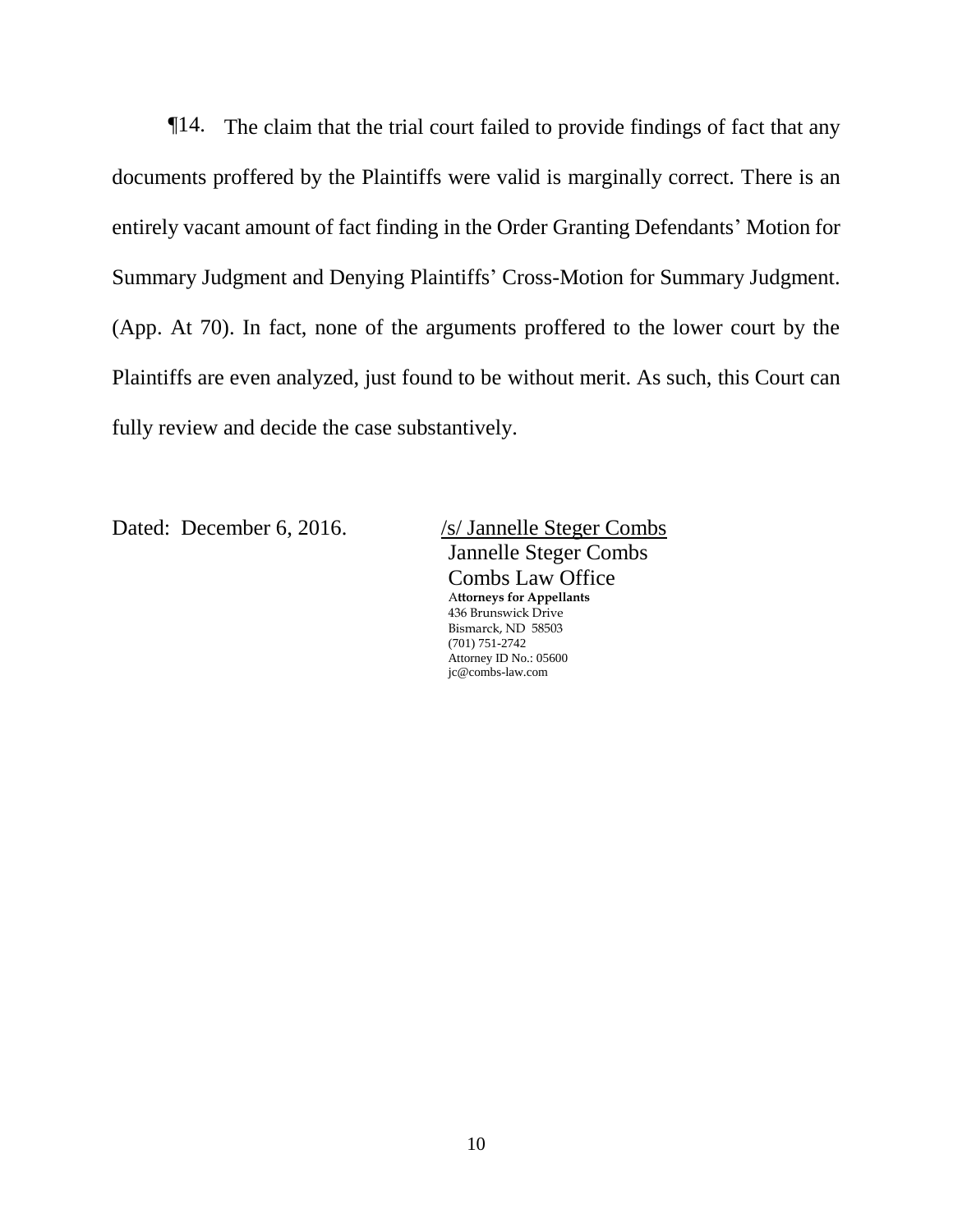## **IN THE SUPREME COURT OF THE STATE OF NORTH DAKOTA**

Black Stone Minerals Company, L.P., Missouri River Royalty Corporation, The Hamill Foundation, Bauer Supreme Court Case No. 20160286 Family LLP, Civil Case No. 53-2015-CV-01217

Kate Sarah Brokaw, Gordon Brokaw as Personal Representative of the Estate of Evelyn Brokaw, Gordon Brokaw as Trustee of the Testamentary Trust U/W Of Evelyn G. Brokaw FBO Jacob Gordon Brokaw, Gordon Brokaw as Trustee of the Testamentary Trust U/W Of Evelyn G. Brokaw FBO Emily Sue Brokaw, Kristen Jones, Steven Irgens, James Scott Brokaw, Ryan Kyle Brokaw, Brett Christopher Brokaw, Gordon D. Brokaw, Linda B. Irgens, Martha Brokaw, Lyman G. Brokaw, and all other persons unknown, claiming any estate of interest in or lien or encumbrance upon, the real estate described in the complaint,

## Plaintiffs, **CERTIFICATE OF SERVICE**  vs. **BY ATTORNEY (N.D.R.App.P.25(d)**

Defendants.

- \_\_\_\_\_\_**\_\_\_\_\_\_\_\_\_\_\_\_\_\_\_\_\_\_\_\_\_\_\_\_\_\_\_\_\_\_\_\_\_\_\_\_\_\_\_\_\_\_\_\_\_\_\_\_\_\_\_\_\_\_\_\_\_\_\_\_\_\_\_\_\_\_\_\_\_\_\_\_\_\_\_\_\_\_\_** 1. I, Jannelle Steger Combs, hereby certify that I am an active member of the State Bar of North Dakota, and am not a party to the within action. My business address is 436 Brunswick Drive, Bismarck, North Dakota 58503.
	- 2. That I served a copy of the attached Repy Brief of Appellant to Kate Sarah Brokaw, Gordon Brokaw as Personal Representative of the Estate of Evelyn Brokaw, Gordon Brokaw as Trustee of the Testamentary Trust U/W Of Evelyn G. Brokaw FBO Jacob Gordon Brokaw, Gordon Brokaw as Trustee of the Testamentary Trust U/W Of Evelyn G. Brokaw FBO Emily Sue Brokaw, Kristen Jones, Steven Irgens, James Scott Brokaw, Ryan Kyle Brokaw, Brett Christopher Brokaw, Gordon D. Brokaw, and Linda B. Irgens, at the following e-mail service address on September 30, 2016:

| Dennis Edward Johnson for Brokaw | Ariston E Johnson for Brokaw     |
|----------------------------------|----------------------------------|
| dennis@dakotalawdogs.com         | Ari@dakotalawdogs.com            |
| Aaron Weber for Brokaw           | Allen Goodling for Black Stone   |
| aaron@dakotalawdogs.com          | AGoodling@blackstoneminerals.com |